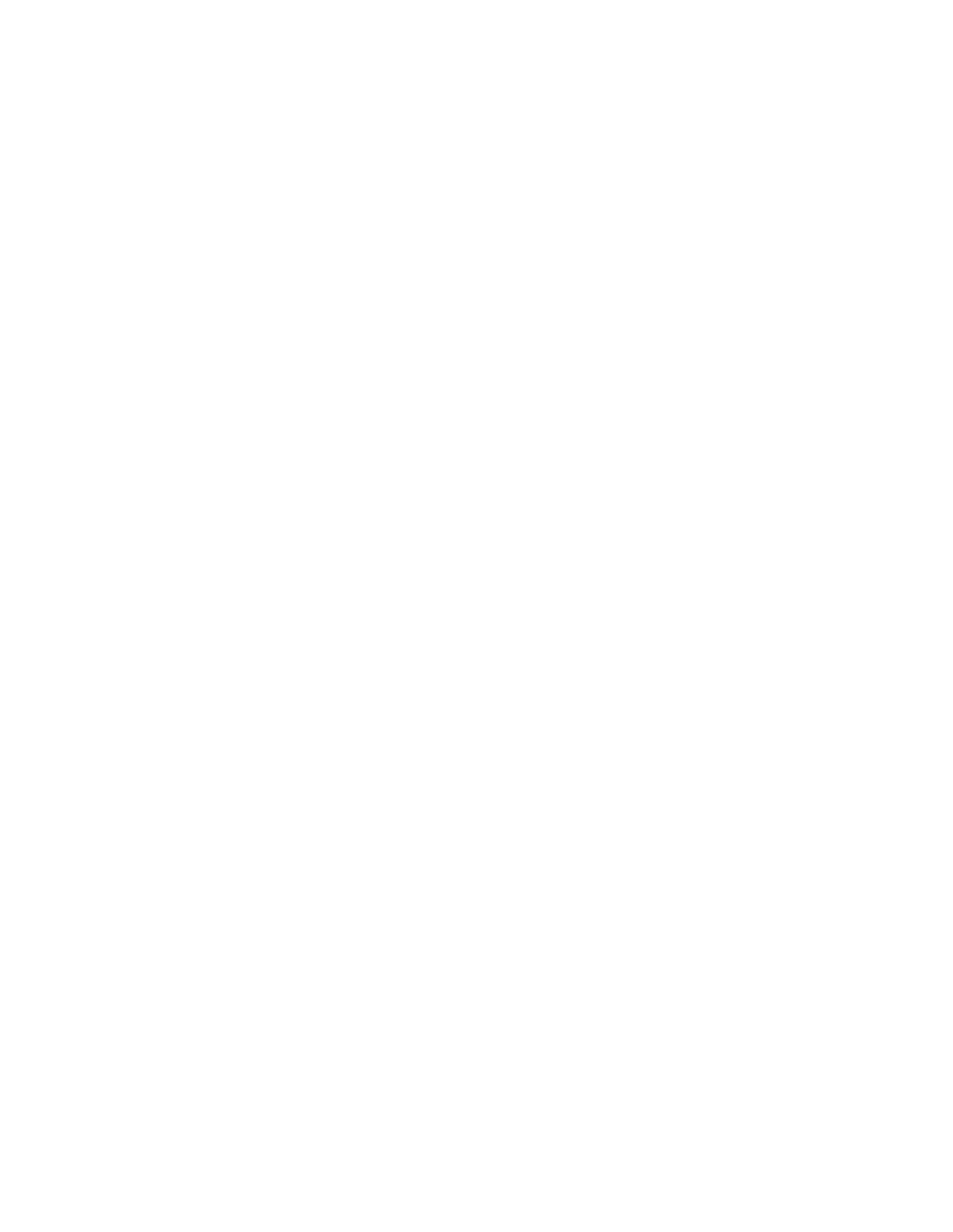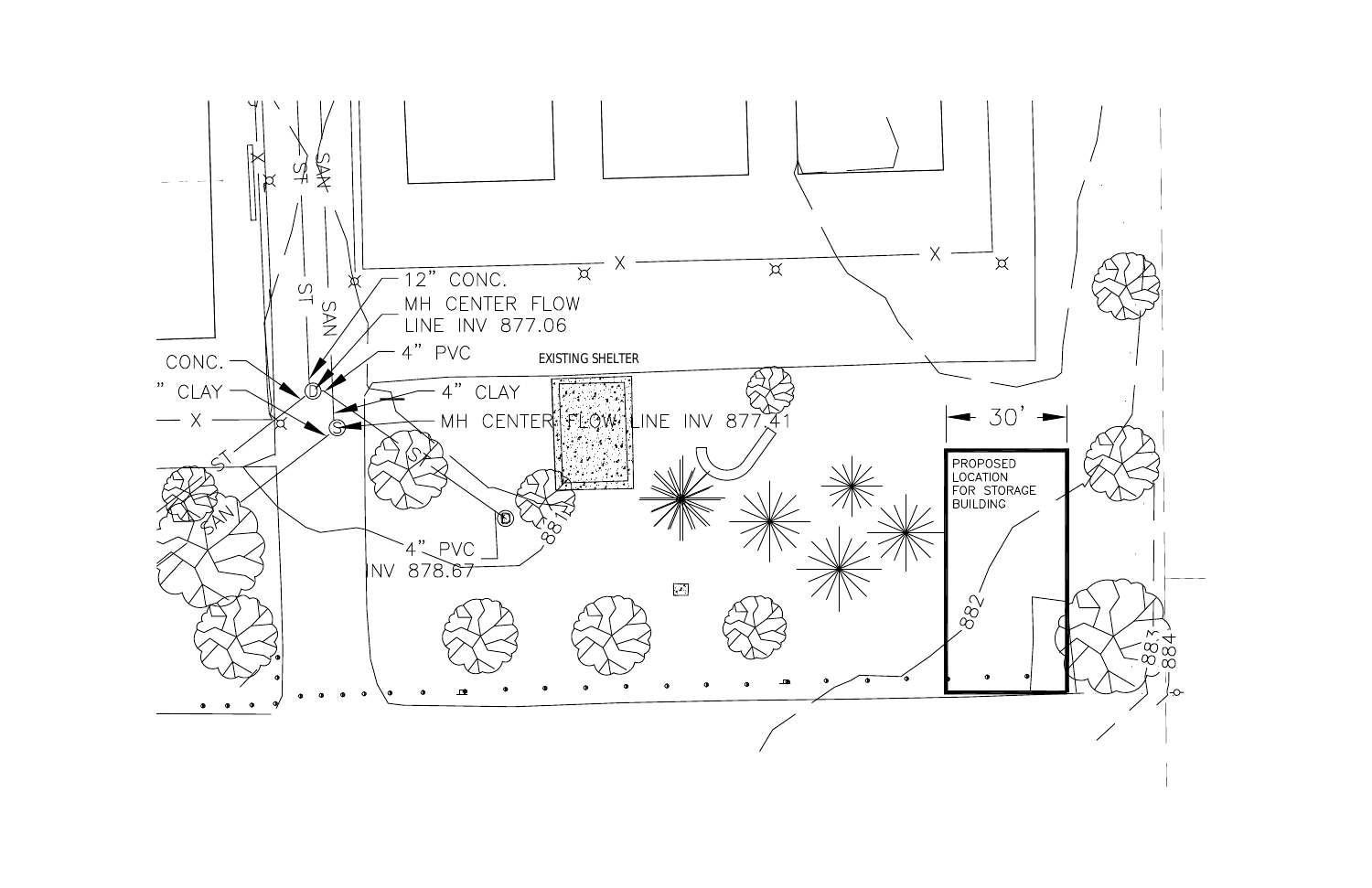## ROCKFORD PUBLIC SCHOOLS IFB 18-41 Guilford Pole Barn Pre-Bid Meeting Sign-In Sheet April 5, 2018 at 2:30 p.m.

## PRE-BID MEETING SIGN-IN SHEET

IFB 18-41 Guilford Pole Barn Project



#### PLEASE WRITE EMAIL ADDRESS SO THAT IT IS ADDENDUM INFORMATION

## LEGIBLE IN ORDER TO RECEIVE

|   | <b>Printed Name</b>          | <b>Company Name</b>       | <b>Company Address</b>                               | Telephone     | E-mail                                |
|---|------------------------------|---------------------------|------------------------------------------------------|---------------|---------------------------------------|
|   | <b>Rob Belles</b>            | Belles Firm of Arch. Inc. | 2905 Creekside Court, Unit 'B'<br>Rockford, IL 61114 | 815-961-0504  | rob@bellesarchitecture.com            |
| 2 | <b>Jennifer Deuth Fritts</b> | <b>RPS205</b>             | 1907 Kishwaukee Street<br>Rockford, IL 61104         | 815.209.8598  | jennifer.deuthfritts@rps205.com       |
|   | 3 GARAY ARSON                |                           | 5612 INBUSKel Aue                                    | 815. 433 1773 | GATTYCLLBuilders. No.                 |
|   |                              | Los on & Lasm             | 1523 Wintgor Rd Loves Park IL                        |               | 815-282-3000 estanting Catalographica |
| 5 |                              |                           |                                                      |               |                                       |
| 6 |                              |                           |                                                      |               |                                       |
|   |                              |                           |                                                      |               |                                       |
| 8 |                              |                           |                                                      |               |                                       |